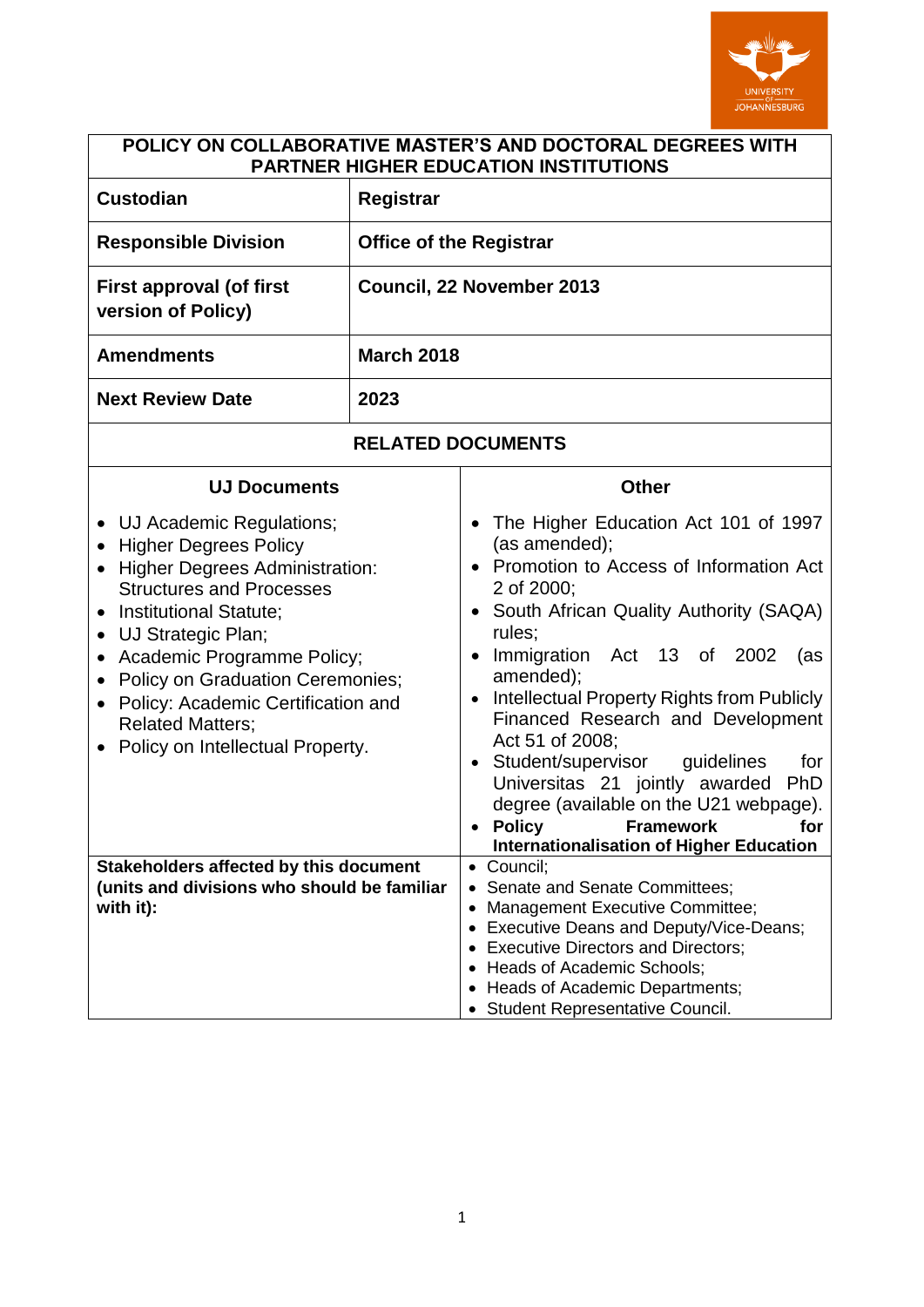# **CONTENTS**

| 1. PREAMBLE                                   | 3              |
|-----------------------------------------------|----------------|
| 2. PURPOSE                                    | 3              |
| 3. SCOPE                                      | 3              |
| 4. DEFINITIONS                                | 3              |
| 5. THE QUALIFICATION                          | $\overline{4}$ |
| 6. THE AGREEMENT BETWEEN PARTNER INSTITUTIONS | $\overline{4}$ |
| 7. INTELLECTUAL PROPERTY                      | 5              |
| 8. POLICY REVIEW                              | 5              |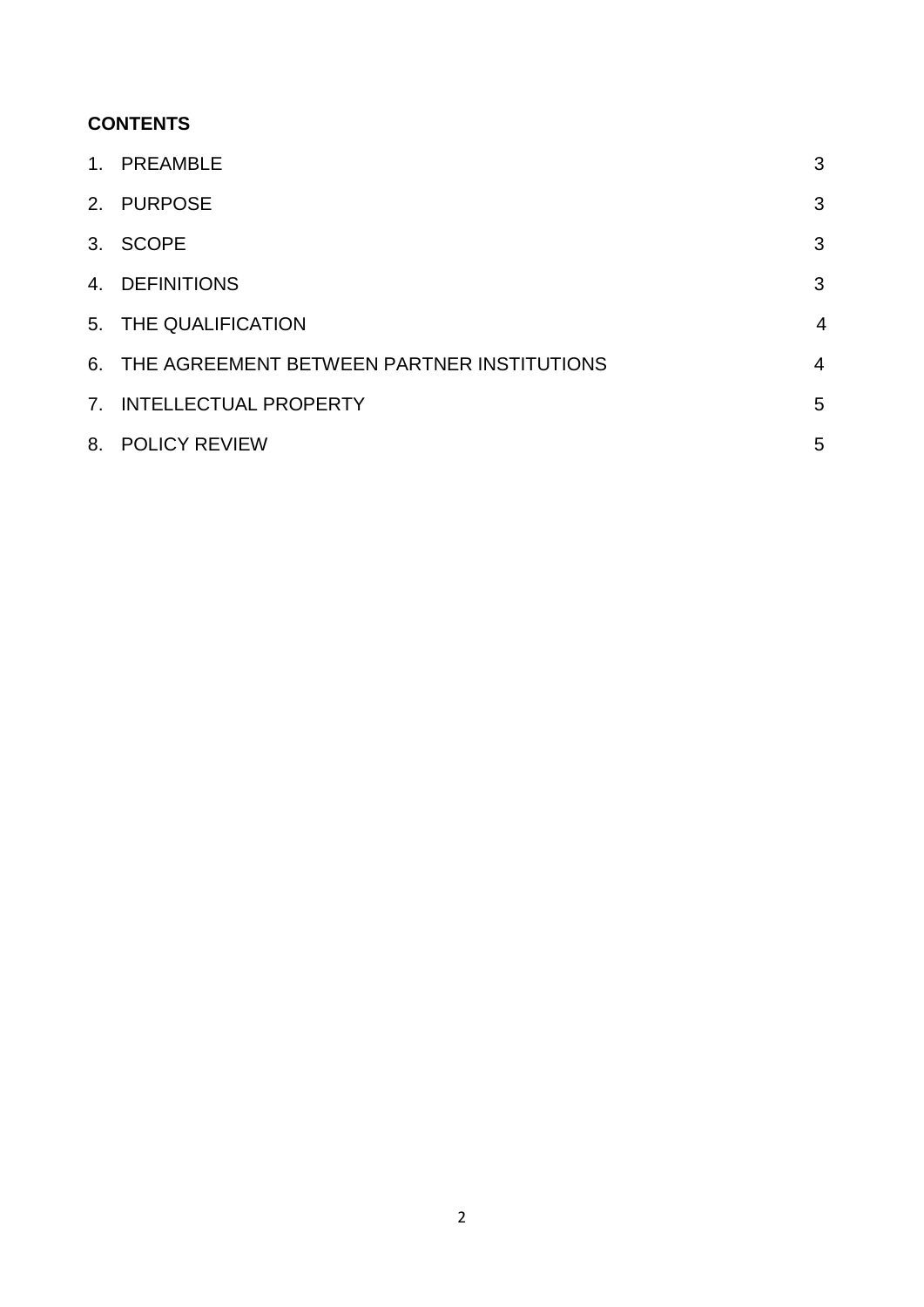## **1. PREAMBLE**

The offering of collaborative qualifications is a worldwide trend which reflects the increasing and varying strategies in higher education for collaboration. The offering of joint and cobadged collaborative qualifications with reputable universities is encouraged at the University of Johannesburg (UJ) as per the UJ Strategic Plan.

## **2. PURPOSE**

- 2.1 The purpose of this policy is to:
- 2.1.1 achieve compliance with the Internationalisation Strategy, the UJ Strategic plan and subsequent indicators:
- 2.1.2 increase national and international excellence, stature and impact of the University;
- 2.1.3 increase the quality and impact of academic research;
- 2.1.4 increase research networks;
- 2.1.5 ensure compliance with relevant legislation;
- 2.1.6 establish guidelines and rules for the offering of collaborative qualifications between the University of Johannesburg and partner higher education institutions;

#### **3. SCOPE**

3.1.1 This policy applies to all faculties and stakeholders of the University of Johannesburg.

#### **4. DEFINITIONS AND ABBREVIATIONS**

4.1.1 This Policy provides for the offering of two types of collaborative qualifications:

#### 4.1.2 **Joint degree**

- a) A joint degree, as a single qualification, is conferred at the successful completion of a jointly-offered single academic qualification offered collaboratively by UJ in collaboration with another institution(s).
- b) The requirements of the study programme will involve: time spent by the student at all institutions involved and feature a jointly-developed and integrated curriculum or a single research topic resulting in a single dissertation or thesis.
- c) The governance of the programme and the life cycle of the students involved are governed by a formal agreement between the collaborating institutions.
- d) The study programme is normally completed in the same period as a similar single degree programme.
- e) Certification (in accordance with the UJ Policy: Academic Certification and Related Matters and the UJ Policy: Graduation, as well as the legal requirements in this regard): A single degree certificate, issued and signed jointly by the partner institutions; or a certificate issued by each of the institutions involved, with the proviso that each certificate must refer to the joint nature of the qualification and specify that the qualification is being conferred in conjunction with the other institutions involved (the partnership agreement must specify that the credentials used by the graduate must make it clear that this is a single qualification).

#### **4.1.3 Co-badged degree**

a) A co-badged degree, as a single qualification, is conferred at the successful completion of a Master's or Doctoral programme, offered collaboratively by more than one HFI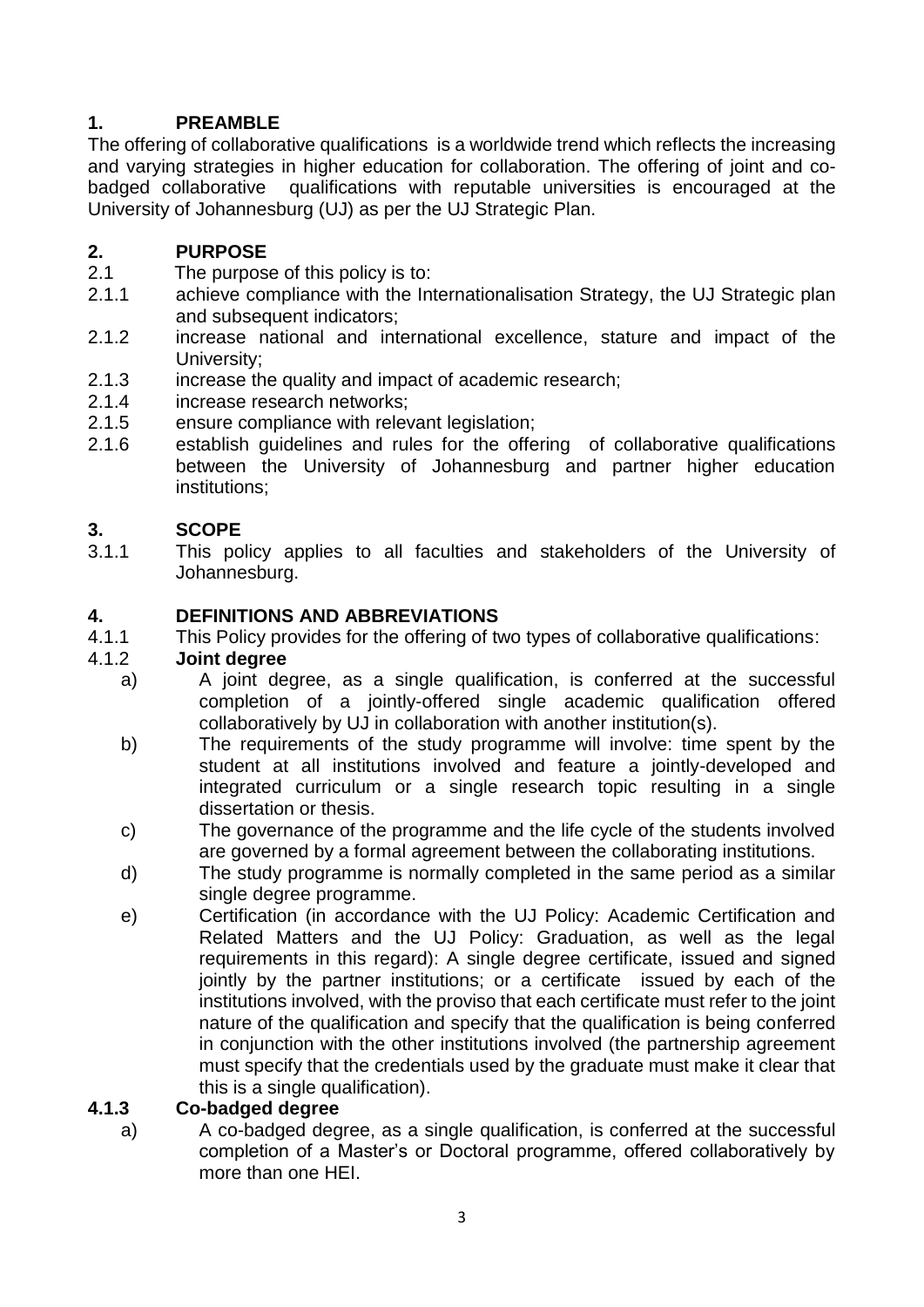- b) The governance of the programme and the life cycle of the students involved are governed by a formal agreement between the collaborating institutions.
- c) The student enrols at only one institution the 'enrolling institution'.
- d) The enrolling institution is responsible for the curriculum.
- e) A part of the curriculum (limited to 50% of the credits) is offered by the partner institution(s) but the degree is awarded by the enrolling institution only.
- f) Certification: A degree certificate, issued and signed by the enrolling institution. The enrolling institution recognises the contribution by the partner institution(s) by a reference to the partner institution(s) on the degree certificate.
- 4.1.4 **CHE** refers to the Council for Higher Education.
- 4.1.5 **HEMIS** refers to the Higher Education Management Information System.
- 4.1.6 **HEI** refers to a higher education institution.
- 4.1.7 **Qualification** refers to a collaborative Master's or Doctoral degree regulated by an agreement concluded between UJ and the partner institutions.

#### **5. THE QUALIFICATION**

- 5.1 UJ enters into a collaborative agreement with one or more higher education institution(s) regarding the collaborative offering of an accredited Master's or Doctoral qualification.
- 5.2 The details in which these qualifications are certified is determined by the national and legal requirements in each country and explicated in the collaborative agreement.
- 5.3 The following academic principles apply in the case of a joint degree or a cobadged degree with UJ as the enrolling institution:
- 5.3.1 registration for a qualification of study at UJ for the minimum duration for a Doctoral (two years) or a Master's (one year) degree qualification;
- 5.3.2 full credit for successfully completed module(s) at the partner higher education institutions;
- 5.3.3 at least 50% credit of the modules must be completed at UJ;
- 5.3.4 all collaborative qualifications must comply with national legislation and UJ policies and procedure.

## **6. AGREEMENT BETWEEN THE PARTNER INSTITUTIONS**

- 6.1 The agreement must be concluded at institutional level and must include at least the following items and stipulations:
- 6.1.1 full compliance with all the national and institutional regulations for the conferral of Master's or Doctoral degrees at UJ and the partner institutions;
- 6.1.2 full compliance with the quality assurance requirements and procedures of both UJ and the partner institutions;
- 6.1.3 a liaison mechanism for coordinating the qualification between appointed representatives from the different institutions;
- 6.1.4 the requirements and procedures for the recruitment, admission, selection and registration of students;
- 6.1.5 regulations regarding the minimum periods of residency at UJ and the partner universities;
- 6.1.6 supervisory details;
- 6.1.7 funding details;
- 6.1.8 the student's responsibilities, including compliance with relevant immigration legislation and other travel documents;
- 6.1.9 procedures for the handling of student complaints;